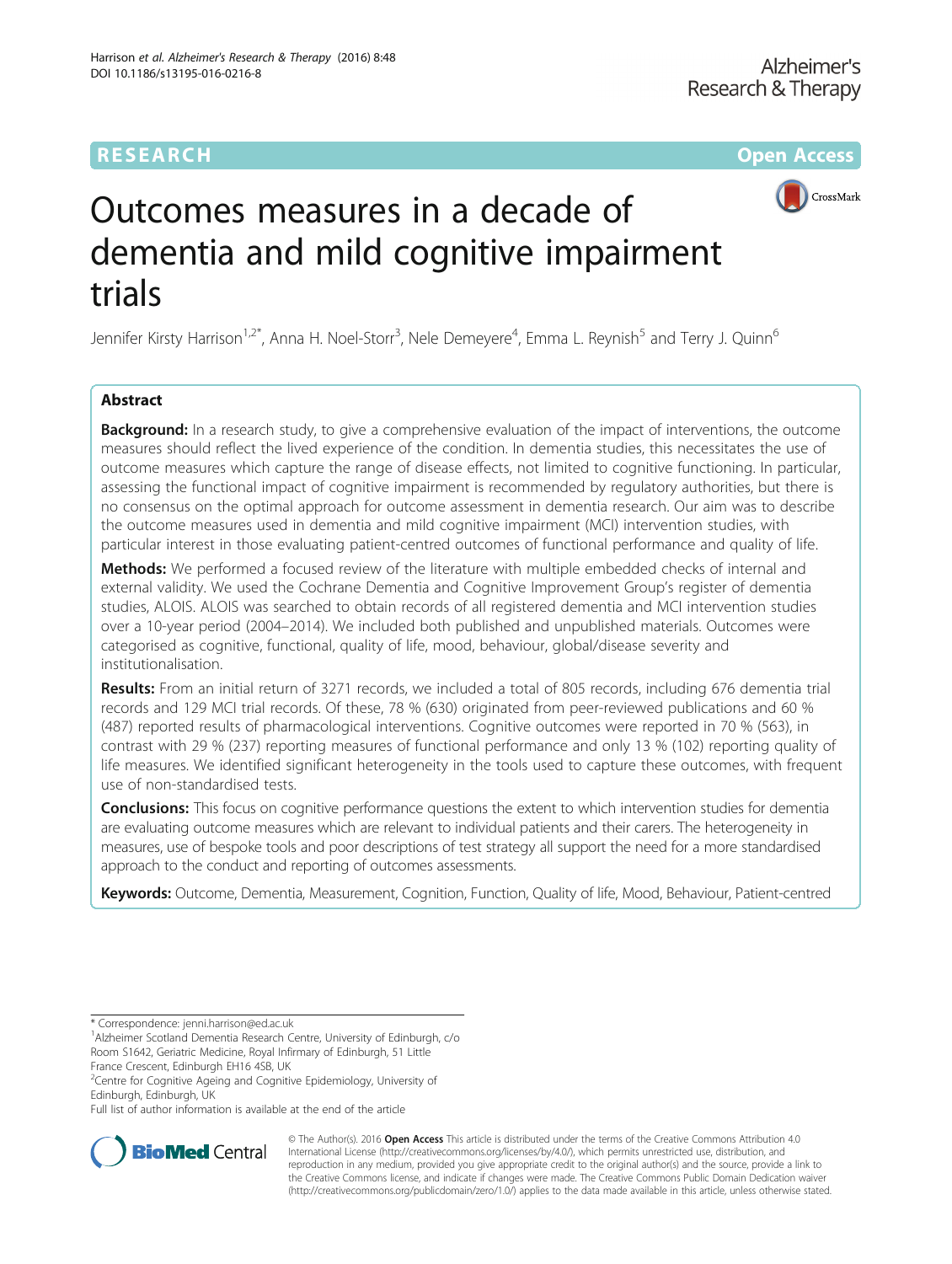## Background

Contemporary evidence-based medicine is built upon a foundation of robust clinical trials. The field of dementia and cognitive impairment has fewer evidence-based interventions than many other common diseases. In this context, it is essential that dementia trials be based on sound design, conduct and reporting. Assessing an intervention requires some measure of treatment effect. The importance of selecting relevant outcome measures in all clinical trials is recognised [\[1](#page-8-0)]. Poor choice of outcome measure can weaken or invalidate the results of an otherwise well-conducted trial.

A plausible outcome for a dementia trial is diagnosis of incident dementia or assessment of dementia severity. Dementia diagnosis is evolving, [\[2, 3](#page-8-0)]; however, most classifications require evidence of cognitive deficits which cause impairment in daily activities and independence [\[4](#page-8-0)]. Outcomes other than clinical assessments, such as neuroimaging and tissue biomarkers, have been used to quantify dementia severity; however, the validity of these surrogate measures has been questioned [[5\]](#page-8-0), and in certain fields surrogate outcomes have given results that were not confirmed in subsequent trials with clinical outcomes [\[6\]](#page-8-0).

Many tools are available for quantifying cognition. These tests can range from short screening tests through to detailed multidomain neuropsychological batteries. The authors of a review of neuropsychological tests in dementia described 59 differing assessments that had been used in studies [[7](#page-8-0)]. Even in a relatively niche area such as post-stroke cognitive and mood disorder, there is substantial heterogeneity in assessment, with the authors of a recent review describing almost as many measurement tools as there were trials [\[8](#page-9-0)].

A popular dementia trial outcome paradigm describes conversion from a state of mild cognitive impairment (MCI) to dementia. The defining criterion for conversion is decline in functional ability, so assessment of function is crucial [[9\]](#page-9-0). In fact, robust assessment of daily function is important in all dementia studies. Activity limitation and dependency is feared by patients and carers and has substantial economic impact [[10](#page-9-0)]. There is evidence that dependency, rather than cognitive decline, is the more significant predictor of health-related quality of life [\[8](#page-9-0)]. Interventions designed to promote independence were identified as the first of ten research priorities by patients, the public and researchers [\[9\]](#page-9-0). Therefore, interventions whose efficacy is tested on change in cognitive function may not capture outcomes of greatest relevance for people with dementia and their carers. Again, many tools are available for assessment of function. Describing function can range from assessment of specific task impairments through daily activity to wider societal participation [[11](#page-9-0)].

In studies of established dementia, assessment of treatment response may look at cognitive and physical function or may describe other manifestations of disease, such as behavioural or mood symptoms. Such measures may directly assess the patient or may take collateral information from a suitable informant, such as family members or carers. Progression of dementia involves a complex interplay of cognitive, physical, behavioural and carer factors. In an attempt to quantifying this concept, global assessment scales have been described.

Traditional assessments tend to have a biomedical focus and may not adequately capture the lived experience of dementia for the individual patient. There is growing international recognition of the need for outcome measures in dementia studies to assess domains beyond simple impairment measures [[12](#page-9-0)]. The U.S. Food and Drug Administration (FDA) advocate that clinical trials in dementia should use a co-primary outcome measure, incorporating cognitive and functional or global assessment measures in drug trials [\[13](#page-9-0)]. Patient-reported outcome measures are increasingly recommended, and tools for describing generic and health-related quality of life in dementia are available [[14\]](#page-9-0).

Thus, a variety of approaches to performing outcome assessment in dementia trials are available, including cognitive, functional, behavioural and quality of life measures. We aimed to describe the outcome measures used in intervention studies for dementia and MCI. We were particularly interested in the use of functional and quality of life measures because these seem to be the factors of greatest importance to those affected by dementia.

## **Methods**

We conducted a focused search of contemporary dementia trials, following a methodology that has been used previously to describe outcomes in other disease areas [\[8](#page-9-0), [15](#page-9-0)]. Although not a systematic review, where applicable, we followed best practice in conduct and reporting as described in Preferred Reporting Items for Systematic Reviews and Meta-Analyses (PRISMA) guidance [\[16](#page-9-0)]. A study protocol was pre-specified and registered with the Research Registry resource [\[17](#page-9-0)] (reviewregistry78).

## Data source

Our primary data source was the Cochrane Dementia and Cognitive Improvement Group's (CDCIG's) register of all dementia trials, ALOIS [[18](#page-9-0)]. ALOIS is a freely accessible electronic database whose aim is to collate information on all trials with a dementia or cognition focus. ALOIS is updated on a continuous basis with trials identified from monthly searches across multiple databases (including MEDLINE, Embase, PsycInfo, Cinahl and Lilacs, in addition to international trial registries,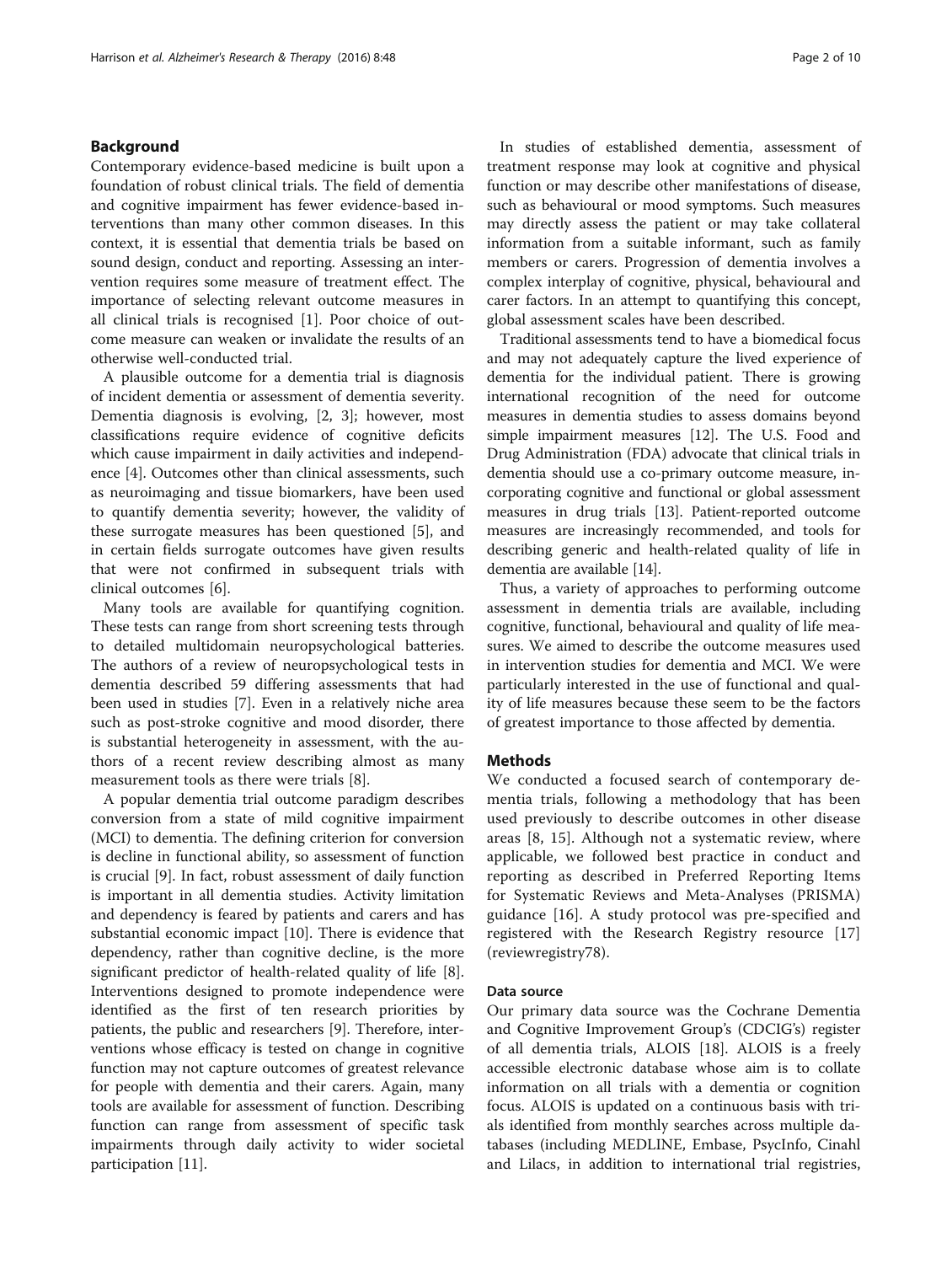pharmaceutical registries and grey literature sources) [[19\]](#page-9-0). A core team of experienced CDCIG information scientists, supplemented by volunteer support, screen monthly search results and identify relevant trials. Trial characteristics are manually extracted from full-text publications to an electronic template following a structured framework devised by the CDCIG to create consistent annotations across the data set. Trials are assigned a primary 'study aim' label, such as "Treatment, Dementia", or "Treatment, MCI". The meta-data extracted from each trial within ALOIS is categorised using the PICOTS system, where 'P' is characteristics about the trial population; 'I' is characteristics about the intervention(s); 'C' is characteristics about the comparators; 'O' is characteristics about the outcomes measured and the instruments used; 'T' is characteristics about the timing and duration of the trial; and 'S' is further details about the study design used, such as whether it was double-blind or single-blind. Data are presented as a mix of categorised responses and free text fields, and outcome data are free text with description of outcomes taken verbatim from source.

#### Search strategy

A single researcher experienced in systematic review (JKH) performed a two-stage search, first identifying relevant studies for inclusion using the filters within ALOIS and collating study IDs; in the second stage, records were accessed and eligibility was assessed, and all ineligible studies were reviewed by a second reviewer (TJQ) to confirm. Any disagreement was resolved by discussion. We searched ALOIS to identify all dementia and MCI trials published, presented at conferences or registered in a clinical trials database during the period between January 2004 and December 2014 inclusive. We used search filters to limit results to intervention studies, specifically excluding diagnostic accuracy studies. We further filtered results on the basis of primary classification within ALOIS, restricting our search to those studies labelled 'treatment, dementia' or 'treatment, MCI' and excluding those classified as 'cognitive enhancement, primary prevention, caregiver focused and other'.

We further refined the list of titles produced by ALOIS, limiting it to studies of human subjects and to those published within our date range. Where a trial data set had more than one ALOIS entry, we favoured the primary publication and excluded duplicates. We classified included trials as pertaining to dementia (where the trial population had a diagnosis of a dementia syndrome, including any pathological sub-classification) and MCI (where the trial population had a diagnosis of MCI or any synonyms describing a state of cognitive impairment that does not fulfil diagnostic criteria for dementia). We excluded studies which were ongoing, in planned/protocol stage, stopped early or whose status was classified as 'unclear'. Unpublished data were included if sufficient information existed to merit an ALOIS entry graded as 'study complete'.

### Data collection

We extracted data from ALOIS, supplemented by access to source journal where required, to a pre-specified electronic pro forma. We described data source, year of publication, country, nature of intervention, population studied and outcomes assessed. We purposively did not assess methodology or reporting quality of studies. Because our focus was outcomes as described in published materials, when data were unclear, we did not contact authors of articles or national clinical trial (NCT) registrations for clarification. Where outcome data were not listed on ALOIS or the record appeared incomplete, the original article or NCT link was accessed, if available, to obtain outcome measures.

We categorised data source by journal type. We prespecified a journal classification based on the journal's primary focus and grouped them into specialist subject areas using the following labels: complementary & alternative medicine, general medicine, geriatric medicine & gerontology, neurology & neuroscience, nursing, nutrition, old age psychiatry & dementia, pharmacology, psychiatry, psychology and rehabilitation, and 'other' where none of these labels were applicable. Categorisation was assessed independently by two authors (JKH and ELR) with involvement of a third (TJQ) in the event of disagreement.

We categorised outcomes using the following labels: cognitive function, activities of daily living (ADL) or functional performance, quality of life, mood, behaviour, global/disease severity measures and institutionalisation (binary). For each of these categories, we included recognised assessments tools or scales, such as the Mini Mental State Examination (MMSE) [[20\]](#page-9-0) for cognition or the Barthel Index [\[21\]](#page-9-0) for ADLs or where authors reported using measures of cognition, function, mood and so forth. We further classified the cognitive tests on the basis of whether the assessment, as described, was a recognised, validated cognitive test; not a recognised test, but extrapolation of the cognitive construct being tested was possible; and a category of 'unclear' where the nature of testing was uncertain on the basis of information given. Outcomes were classified independently by two authors (JKH and TJQ) with further review by an expert neuropsychologist (ND).

#### Analysis

We described the search process using a PRISMA style flow diagram. We assessed aggregate data for included studies, using simple descriptive statistics. We described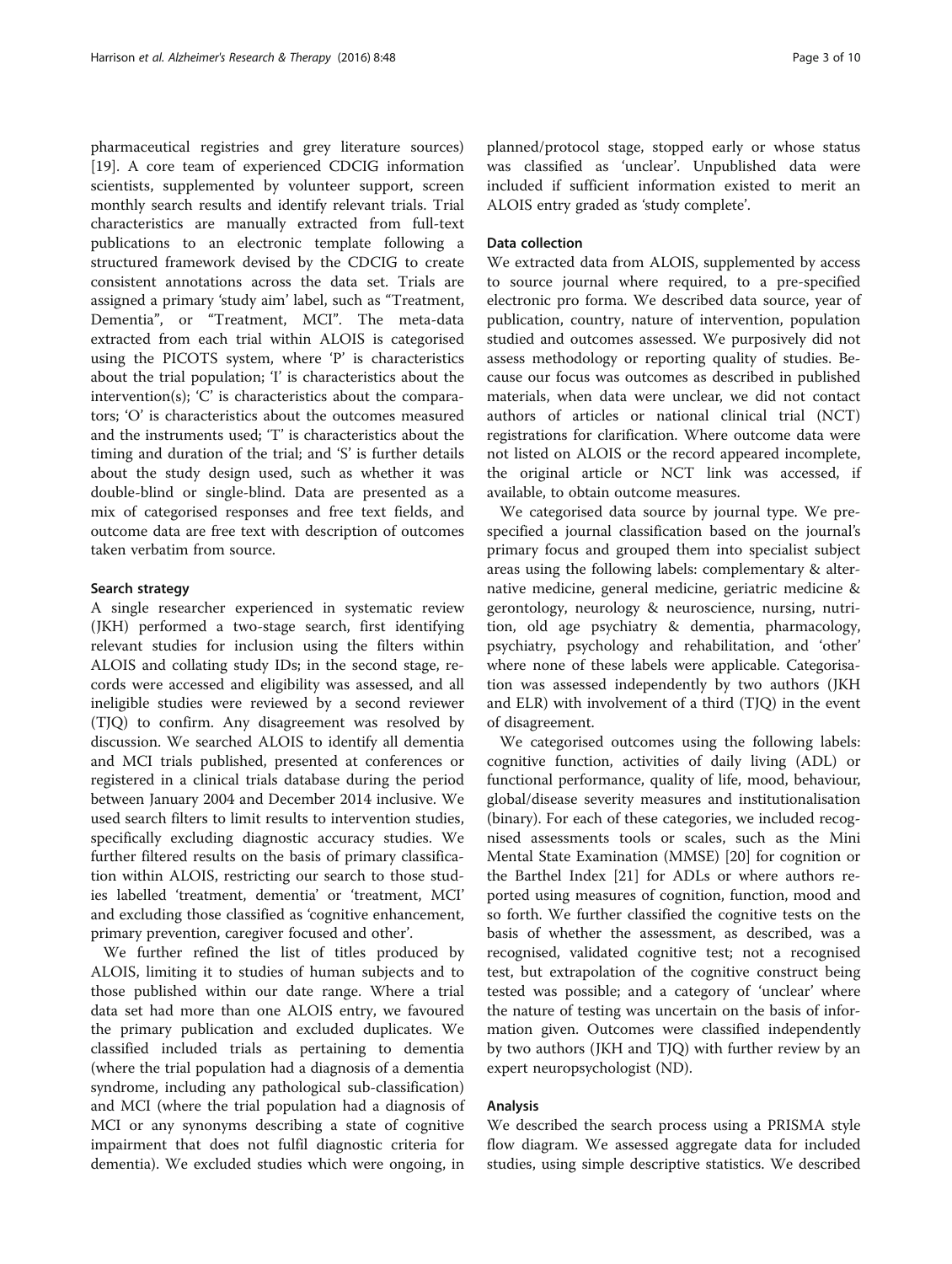number and proportion of total for each category of outcome and tabulated the five most common outcomes for each category. We assessed for temporal trends in outcome assessment, number of trials in each outcome category as a proportion of the total number of trials included from that year, and assessed with the chisquare test for trend. With a similar approach, we assessed outcome used by category of data source. As assessment of function is particularly important for trials in an MCI population, we compared proportions with/ without a measure in function in MCI and dementia trials. As a post hoc analysis, we described cognitive and functional outcomes, comparing published and unpublished materials.

## Results

## Search

We ran our primary search on 15 May 2015. A total of 3271 records were returned in ALOIS, of which 976 were considered eligible after the first stage. When records were accessed and reviewed in the second stage, 171 were identified by both reviewers as ineligible and were excluded. After filtering and classification, we

included a total of 805 records in the review, including 676 dementia trial records and 129 MCI trial records (Fig. 1).

## Study characteristics

The majority of included records were from peerreviewed publications; however, a significant proportion came from unpublished records and conference abstracts. Pharmacological interventions predominated, making 60 % of those included. Europe and North America were the regions where most included studies were conducted. Individuals with Alzheimer's disease were the commonest included study population. Most publications were in old age psychiatry & dementia, neurology & neuroscience, and geriatric medicine & gerontology journals (Table [1\)](#page-4-0).

## Analyses

The frequency of use of each outcome measure and the five commonest measures used for each domain are reported in Tables [2](#page-5-0) and [3.](#page-5-0) Non-reporting of the tool used was common: cognitive (3 %), ADL (34 %), quality of life (23 %), mood (6 %), behaviour (10 %), disease severity

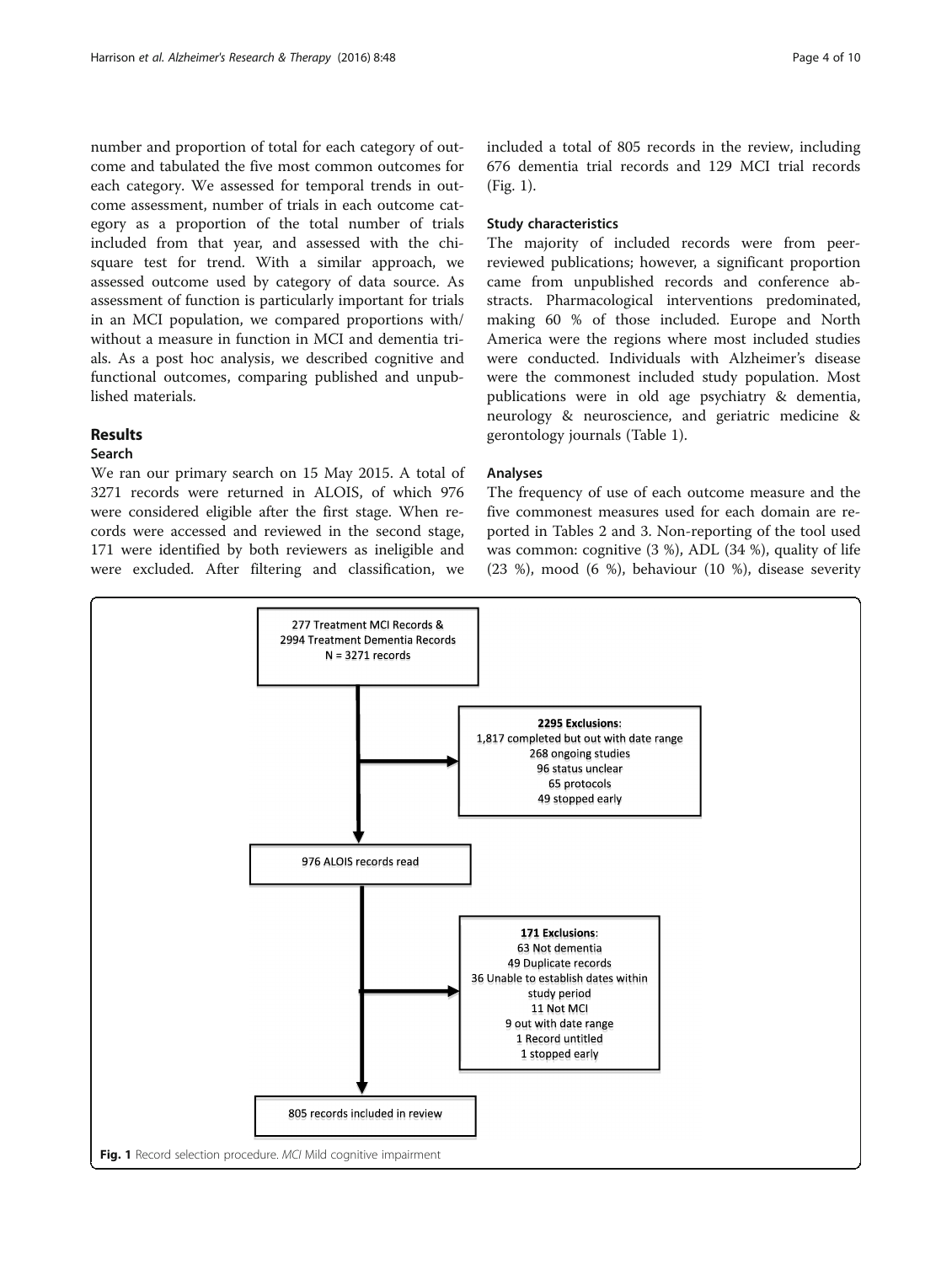#### <span id="page-4-0"></span>Table 1 Characteristics of included records

|                                                        | n(%)     |
|--------------------------------------------------------|----------|
| Source                                                 |          |
| Peer-reviewed publications                             | 630 (78) |
| Unpublished                                            | 128 (16) |
| Conference abstracts                                   | 47(6)    |
| Intervention                                           |          |
| Pharmacological                                        | 487 (60) |
| Non-pharmacological                                    | 311 (39) |
| Both                                                   | 7(1)     |
| Registration/publication                               |          |
| 2004                                                   | 40 (5)   |
| 2005                                                   | 54 (7)   |
| 2006                                                   | 68 (8)   |
| 2007                                                   | 79 (10)  |
| 2008                                                   | 99 (12)  |
| 2009                                                   | 125 (16) |
| 2010                                                   | 68 (8)   |
| 2011                                                   | 96 (12)  |
| 2012                                                   | 59 (7)   |
| 2013                                                   | 80 (10)  |
| 2014                                                   | 33 (4)   |
| 2015 <sup>a</sup>                                      | 4(0.5)   |
| Region                                                 |          |
| Asia                                                   | 133 (17) |
| Australasia                                            | 27 (3)   |
| Europe                                                 | 249 (31) |
| International <sup>b</sup>                             | 46 (6)   |
| Middle East                                            | 11(1)    |
| North America                                          | 231 (29) |
| Russia                                                 | 13(2)    |
| South America                                          | 16(2)    |
| Unclear                                                | 79 (10)  |
| Dementia subtype                                       |          |
| Alzheimer's disease                                    | 398 (49) |
| Dementia (unspecified)                                 | 158 (20) |
| Dementia and mild cognitive impairment                 | 30 (4)   |
| Frontotemporal dementia                                | 11 $(1)$ |
| Mild cognitive impairment                              | 123 (15) |
| Mixed <sup>c</sup>                                     | 39(5)    |
| Parkinson's disease dementia/dementia with Lewy bodies | 22 (3)   |
| Vascular dementia                                      | 24 (3)   |
| Journal of publication ( $n = 630$ )                   |          |
| Old age psychiatry & dementia                          | 195 (31) |
| Geriatric medicine & gerontology                       | 110 (17) |
| Neurology & neuroscience                               | 95 (15)  |
|                                                        |          |

Table 1 Characteristics of included records (Continued)

| General medicine                     | 47(7)  |
|--------------------------------------|--------|
| Pharmacology                         | 44 (7) |
| Complementary & alternative medicine | 27(4)  |
| Psychiatry                           | 22(3)  |
| Rehabilitation                       | 20(3)  |
| Nursing                              | 18(3)  |
| Nutrition                            | 9(1)   |
| Psychology                           | 8(1)   |
| ∩ther                                | 35(6)  |
|                                      |        |

All percentages are rounded to nearest whole number

<sup>a</sup>Denotes study published in 2015 but registered in period of interest <sup>b</sup>International defined as study sites in more than two regions <sup>c</sup>Study included those with more than one specific dementia subtype

and global performance (4 %). Only 49 % of the cognitive measures used were considered recognised cognitive tests. Extrapolation of methods was possible in 36 % of cases, and the remaining 15 % were considered unclear.

When published and unpublished studies were considered separately, there was evidence of an association between publication status and the reporting of cognitive outcomes. Cognitive outcomes were reported in 72 % of published studies and 64 % of unpublished studies ( $p = 0.04$ ). There was no evidence of an association between publication status and the reporting of ADL outcomes, which were reported by 30 % of published studies and 27 % of unpublished studies (p 0.44). Only 19 (2 %) of studies evaluated institutionalisation as an outcome measure. A complete list of all outcome measures reported is included in Additional file [1.](#page-8-0) Only 211 (26 %) records included measures of both cognitive performance and functional status; only 169 (21 %) records included measures of cognition and function and any other outcome measure (Fig. [2](#page-6-0)).

The results of comparative analyses of categorical data are presented in Table [4.](#page-6-0) There was evidence of greater reporting of mood and quality of life measures in more contemporary trials. There was no evidence of association between time and reporting of the other outcome categories. There was evidence of association between the reporting of mood and behavioural outcomes and publication status, not seen when evaluating the other outcome categories.

Functional measures were more likely to be used in dementia records (217 [32 %] of 676) than in MCI records (20 [16 %] of 129) (proportional difference 16 %, 95 % CI 7.4–24.6 %).

## **Discussion**

In our evaluation of outcome measures from a decade of contemporary dementia trials, we found substantial heterogeneity in assessment, poor descriptions of assessment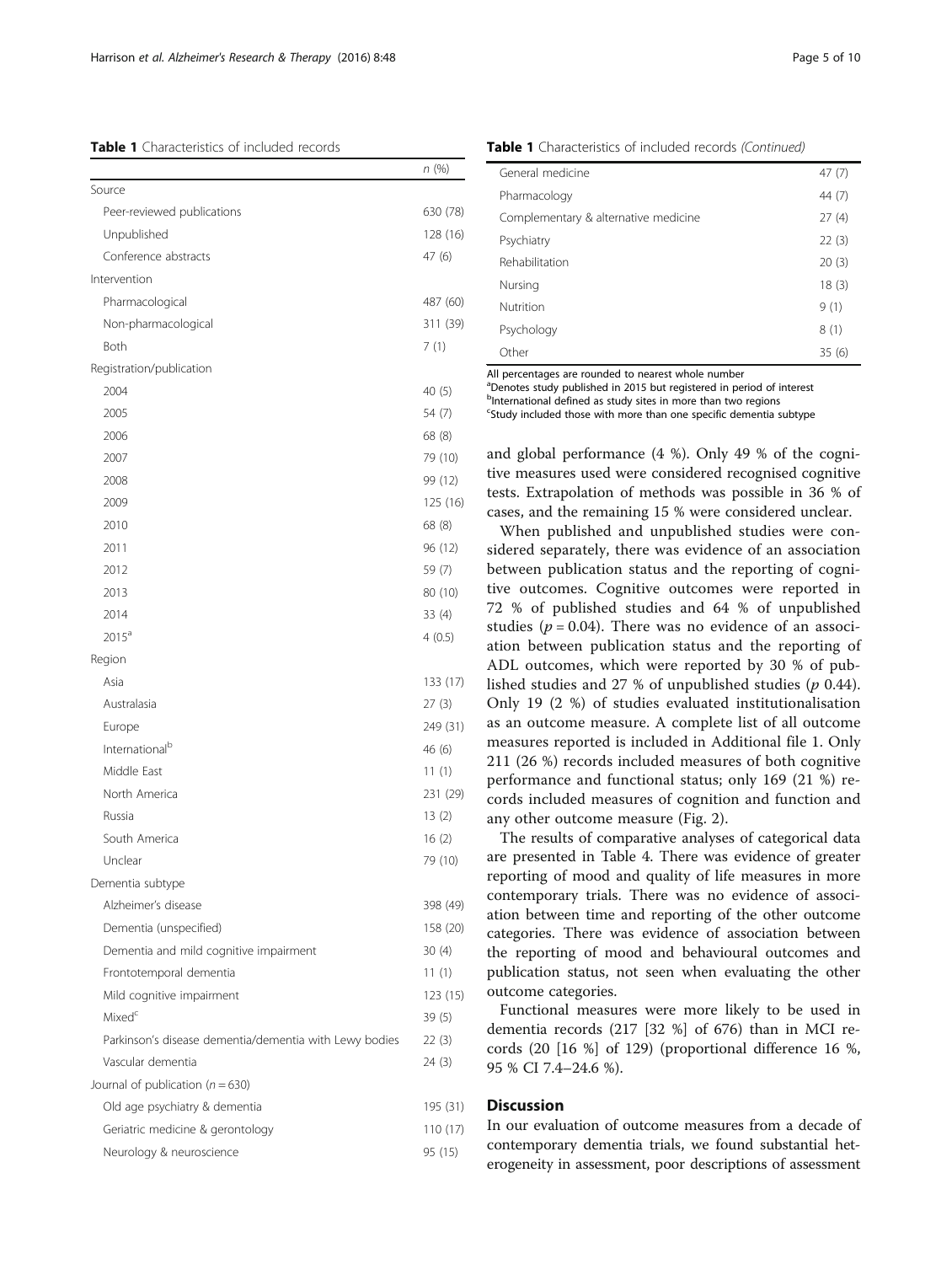|                                           | Cognitive                                                       |     | ADL/functional                                                                          |    |  |
|-------------------------------------------|-----------------------------------------------------------------|-----|-----------------------------------------------------------------------------------------|----|--|
| Number of records reported <sup>a</sup>   | 563 (70 %)                                                      |     | 237 (29 %)                                                                              |    |  |
| Total number of assessments <sup>b</sup>  | 1278                                                            |     | 265                                                                                     |    |  |
| Number of unique assessments <sup>c</sup> | 321                                                             |     | 40                                                                                      |    |  |
|                                           | Assessment tool                                                 | n   | Assessment tool                                                                         | n  |  |
|                                           | 1. Mini Mental State Examination                                | 314 | 1. No tool                                                                              | 80 |  |
|                                           | 2. Alzheimer's Disease Assessment Scale -<br>Cognitive Subscale | 181 | 2. Alzheimer Disease Cooperative Study<br>Activities of Daily Living scale <sup>d</sup> | 67 |  |
|                                           | 3. Trail Making Tests                                           | 45  | 3. Barthel Index                                                                        | 24 |  |
|                                           | 4. No tool                                                      | 40  | 3. Disability Assessment for Dementia                                                   | 24 |  |
|                                           | 5. Severe impairment battery                                    | 27  | 5. Functional Assessment Staging                                                        |    |  |

<span id="page-5-0"></span>Table 2 Cognitive and functional outcome measures across included records

<sup>a</sup>Number of records in ALOIS where a measure was reported at least one

<sup>b</sup>Total number of times an outcome measure is used in all included records

<sup>c</sup>Total number of unique assessment measures used at least once

<sup>d</sup>Does not include variants of Alzheimer Disease Cooperative Study Activities of Daily Living tool

tools and a reliance on cognitive measures. There was evidence of greater reporting of mood and quality of life measures in more contemporary trials, but no other trends of improved reporting. Less than one-third included a measure of functional performance, which is needed to establish if the intervention to improve cognitive performance has any practical impact to the individual, and this result was not driven by the inclusion of unpublished material.

Functional measures appeared to be underused in MCI studies, with only 16 % containing any measure of functional/ADL performance. Cognitive function can be

considered as an 'impairment' measure, summarising where deficiencies in performance are found. In contrast, quality of life and ADL measures focus on what individuals feel or are able to do, and these may be of greater relevance to patients. In particular, when decisions are made about funding of treatments, it is more useful to evaluate the impact of treatment on an individual, rather than the individual's performance in cognitive testing. It is often unclear how performance on standardized cognitive tests translates into practical or functional outcomes. In the parallel field of stroke, functional assessment is mandatory in stroke trials approved by the

Table 3 Use of other outcome measures across included records

|                                                       | Quality of life                              |    | Mood                                           |     | Behaviour                                          |            | Global                                                                             |     |
|-------------------------------------------------------|----------------------------------------------|----|------------------------------------------------|-----|----------------------------------------------------|------------|------------------------------------------------------------------------------------|-----|
| Number of records 102 (13 %)<br>reported <sup>®</sup> |                                              |    | 174 (22 %)                                     |     | 303 (38 %)                                         |            | 247 (31 %)                                                                         |     |
| Total number of<br>assessmentsb                       | 118                                          |    | 207                                            |     | 365                                                |            | 279                                                                                |     |
| Number of unique<br>assessments <sup>c</sup>          | -21                                          |    | 41                                             |     | 32                                                 |            | 25                                                                                 |     |
|                                                       | Assessment tool                              | n  | Assessment tool                                |     | Assessment tool                                    | $\sqrt{n}$ | Assessment tool                                                                    | n   |
|                                                       | 1. Quality of Life in<br>Alzheimer's Disease | 36 | 1. Geriatric Depression<br>Scale               | 47  | 1. Neuropsychiatric<br>Inventory                   | 183        | 1. Clinician's Interview-Based<br>Impression of Change plus<br>caregiver interview | -41 |
|                                                       | 2. No tool                                   |    | 2. Cornell Scale for Depression<br>in Dementia | -41 | 2. Cohen-Mansfield<br>Agitation Inventory          | 53         | 2. Clinical Dementia Rating -<br>Sum of Boxes                                      | 30  |
|                                                       | 3. EQ-5D                                     | 15 | 3. Brief Psychiatric Rating Scale              | 13  | 3. No tool                                         | 37         | 3. Clinical Global Impression                                                      | 29  |
|                                                       | 4. DEMQOL/DEMQOL<br>proxy                    | 10 | 3. Hamilton Rating Scale for<br>Depression     | 13  | 4. Neuropsychiatric<br>Inventory - Nursing<br>Home | 16         | 4. Clinical Dementia Rating                                                        | 28  |
|                                                       | 5. QUALID and<br>QUALIDEM                    | 4  | 5. No tool                                     | 12  | 4. BEHAVE-AD                                       | 16         | 5. Clinical Global Impression<br>of Change                                         | 27  |

Abbreviations: EQ-5D EuroQol questionnaire, DEMQOL Dementia Quality of Life measure, QUALID Quality of life in late-stage dementia, QUALIDEM a dementia specific quality of life questionnaire rated by professionals, BEHAVE-AD Behavioral Pathology in Alzheimer's Disease

<sup>a</sup>Number of records in ALOIS where a measure was reported at least one

<sup>b</sup>Total number of times an outcome measure is used in all included records

<sup>c</sup>Total number of unique assessment measures used at least once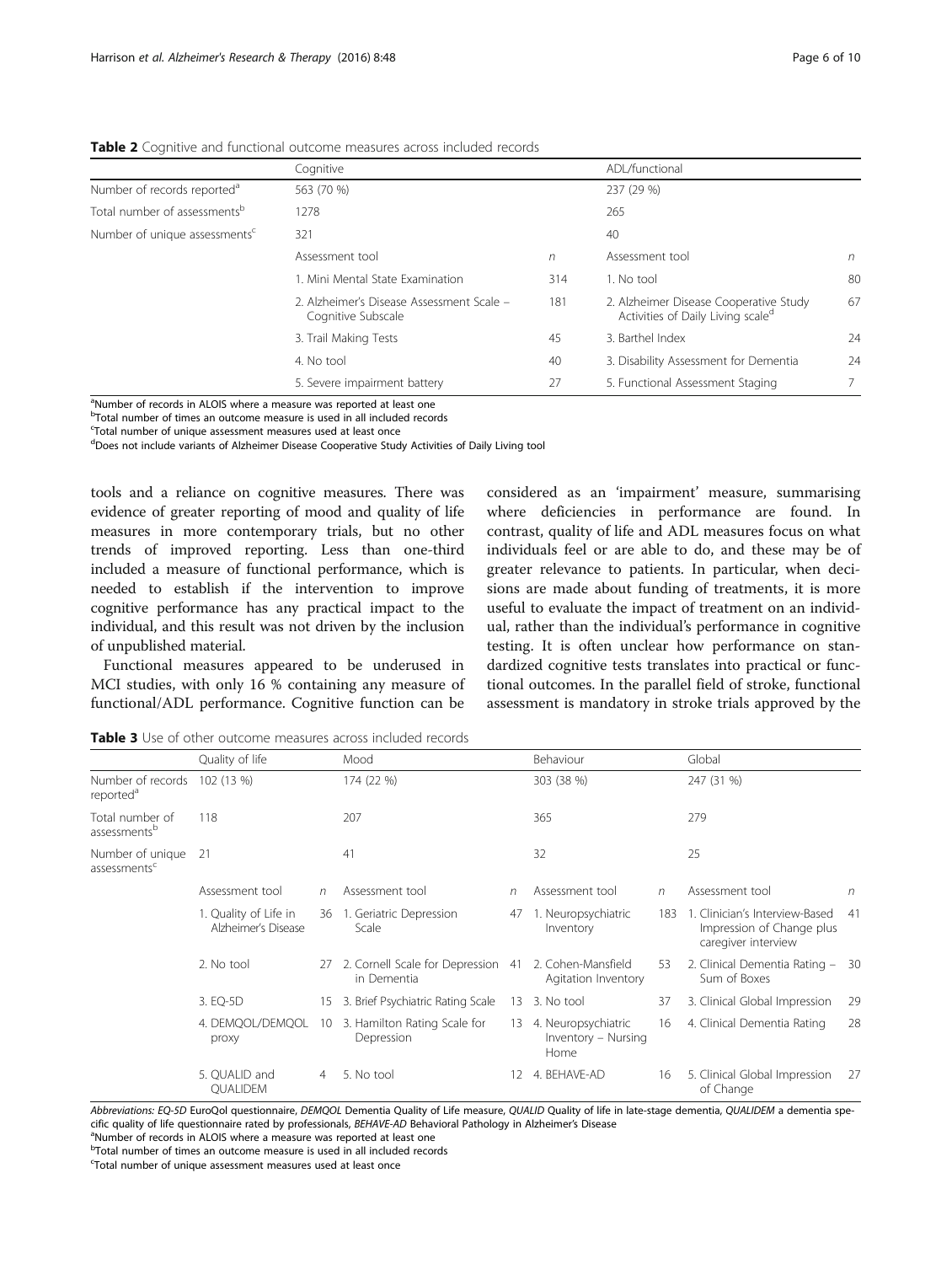FDA, recognising the role of functional recovery after stroke. One difficulty with ADL measures is the presence of ceiling effects [[22\]](#page-9-0), and these may be encountered when applied to a population with MCI. However, if the outcome of interest is the conversion from MCI to dementia, assessment of ADL performance is fundamental. MCI trials arguably should all use measures of functional performance to assess the impact of the cognitive impairment on the individual and how the treatment under study affects it.

Only 2 % evaluated the effect of their intervention on institutionalisation. Although institutionalisation in individuals with dementia is likely to be multifactorial [\[23](#page-9-0)], it is nonetheless a relevant measure for this population and an outcome feared by those with dementia. There may be scope to use institutionalisation as an outcome, particularly in large, multicentre trials. Determining this outcome may require lengthy longitudinal follow-up if studies target those with early-stage disease.

Of particular concern is that, across all outcome categories, we found a heterogeneity of measures being used. There were also widespread uses of bespoke or unspecified assessments. This not only is problematic for comparisons between studies but also seems unjustified, given the extent of validated tools in each outcome domain. This topic has attracted international attention, with many collaborations attempting to standardise outcome reporting. The International Consortium for Health Outcomes Measurement (ICHOM) initiative has sought to develop outcome sets for specific conditions to standardise the measurement and reporting of outcomes and allow benchmarking in clinical practice, including for dementia [\[24](#page-9-0)]. The Core Outcome Measures in Effectiveness Trials initiative has on ongoing project to develop a core outcome set for dementia, although its interest is specifically in the community [\[25\]](#page-9-0). The National Institutes of Health Toolbox contains a cognition battery with tests for six domains of cognitive functioning [[26\]](#page-9-0). Taking ICHOM as an example, they recommend use of the following for dementia: the Neuropsychiatric Inventory (NPI), the Montreal Cognitive Assessment, the Bristol Activity of Daily Living Scale, Quality of Life in Alzheimer's Disease (QOL-AD), Quality of Well-Being Scale – Self-Administered, Euro-Qol (EQ-5D) and Clinical Dementia Rating [[27\]](#page-9-0). While the QOL-AD and the NPI were the commonest measures of quality of life and behaviour in the trials included in our study, use of the other measures was limited. These recommendations are not universally accepted. All of these calls for standardisation have vocal supporters and opponents, but, to date, few have gained clinical traction, and use of these more standardised approaches has yet to change research or clinical practice. One proposed advantage in the standardisation of outcome assessment is to help facilitate pooling of results and meta-analyses to identify the overall value, or lack thereof, of an intervention. Use of different measures makes this more difficult and can lead to the results obtained from studies using different outcomes being precluded and their data wasted [\[28](#page-9-0)]. A potential

Table 4 Chi-square analyses of reporting by year and publication status

|                      | Year <sup>a</sup> ( $n = 801$ ) |           | Published (yes/no) $(n = 805)$ |           |  |
|----------------------|---------------------------------|-----------|--------------------------------|-----------|--|
|                      | $x^2$ test for trend            | $p$ value | $x^2$ test                     | $p$ value |  |
| Cognition            | 2.912                           | 0.088     | 3.750                          | 0.053     |  |
| Function             | 1.227                           | 0.268     | 0.436                          | 0.509     |  |
| Quality of life      | 22.693                          | 0.000     | 1.766                          | 0.184     |  |
| Mood                 | 12.158                          | 0.000     | 8.238                          | 0.004     |  |
| Behaviour            | 0.226                           | 0.634     | 11.076                         | 0.001     |  |
| Global               | 0.793                           | 0.373     | 0.757                          | 0.384     |  |
| Institutionalisation | 0.454                           | 0.500     | 0.240                          | 0.625     |  |

<sup>a</sup> Excluded 2015 as not part of study period

<span id="page-6-0"></span>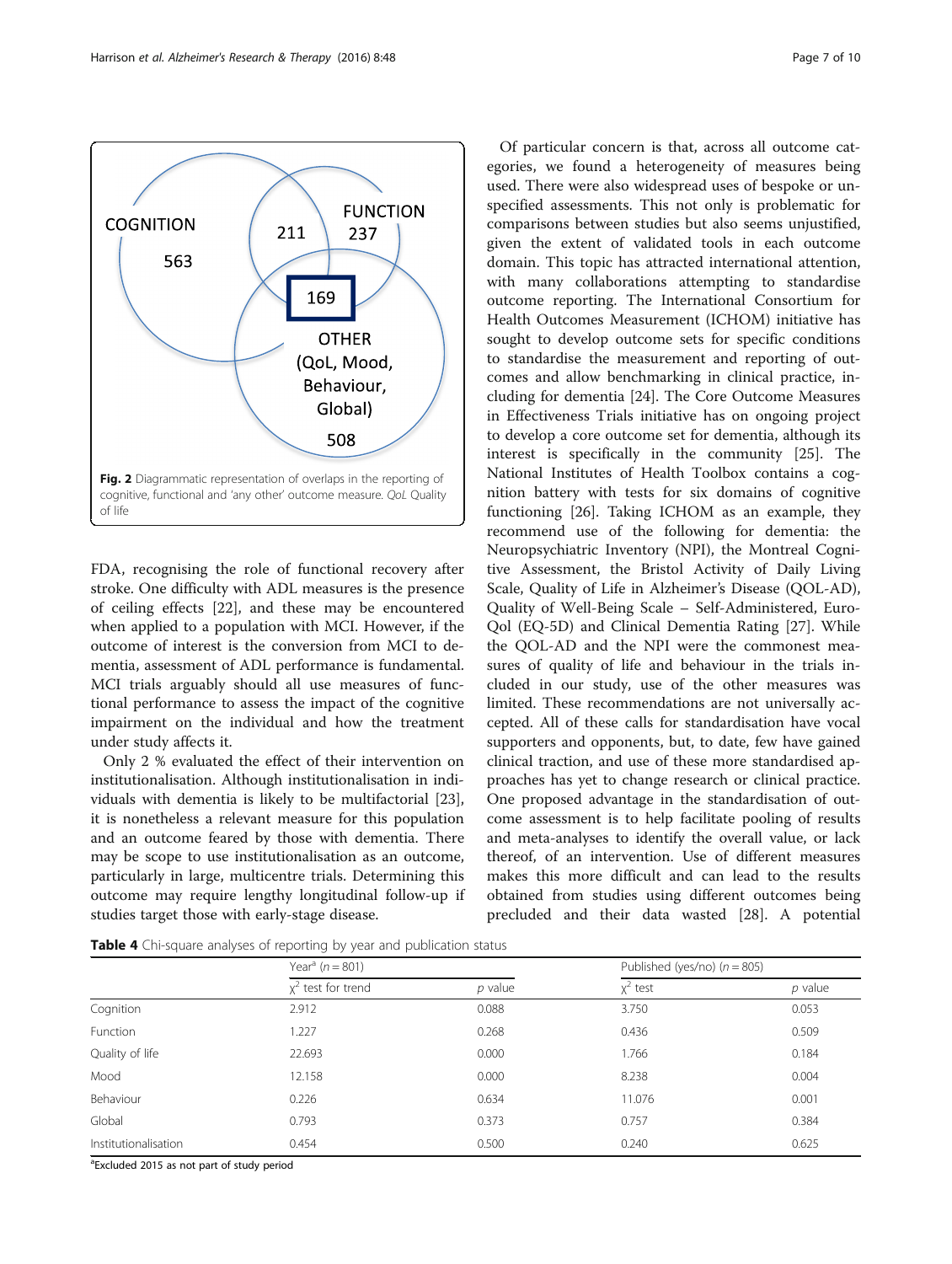disadvantage may be that the proposed standard measures are not sufficiently sensitive to pick up small changes in specific cognitive domains, particularly relevant in those with very mild symptoms who are a common target in clinical trials, introducing inefficiencies into research design. Alternatively, any standardised approach represents an opportunity cost to the researchers and patients involved if other measures may be more appropriate.

Although we have highlighted the most commonly used outcome measures, these are not necessarily the most appropriate for dementia studies. There will never be an ideal outcome measure that meets all the requirements of various dementia studies. However, many of the traditionally popular outcome assessments (e.g., MMSE, Barthel Index) were never designed as study outcome measures, and their psychometric properties have been poorly or simply not described. Where many test options are available, choice of the test with best accuracy, reliability and so forth seems intuitive. We note that more contemporary cognitive assessments, including the Oxford Cognitive Screen [[29\]](#page-9-0) and Addenbrooke's Cognitive Assessment III [\[30](#page-9-0)], have robust supporting psychometric data. In validation work, these newer measures have been shown to correlate well with functional outcomes. This is encouraging but does not remove the need for separate measures of functional ability.

Cognitive measures were the most varied of those studies, with 321 separate measures used. Just under half of these were considered as accepted cognitive tests. One particular issue was the failure to report the test battery from which measures were derived, instead listing only the test itself, a common reason for a measure to be classed as 'extrapolation possible'. Best practice in reporting would provide an explicit description of the nature of the test and method used, to allow reproducibility of approach and to reference a source which describes the validity of the tool for the population of interest,

The issues identified are not unique to the field of dementia research. The need for improved reporting of outcomes important to patients and the heterogeneity of used measures has been noted in stroke research [\[8](#page-9-0), [15](#page-9-0)], and there is a growing recognition of the value of patient-reported outcome measures when evaluating clinical practice [[31\]](#page-9-0).

#### Strengths and weaknesses

We selected the most recent complete 10-year period to evaluate, providing a contemporary sample of practice. Our study period allows for a description of temporal trends across a decade. Use of ALOIS as a data source brings a breadth of included materials (original research publications, protocols, trial registrations, grey literature) which would not be captured if we restricted our search to electronic databases such as PubMed or Embase. There is attrition between clinical trial registration and subsequent publication [[32\]](#page-9-0). There is also known to be a significant delay in the publication of clinical trials from abstract stage and that many abstracts remain unpublished [\[33](#page-9-0)]. Although data derived from an unpublished record may be less comprehensive than those in a peerreviewed publication, they indicate the a priori intentions of the researchers in the design of their study and the outcome measures deemed important. ALOIS also facilitates the inclusion of foreign language publications because it draws on the resources of the Cochrane Dementia Group and text can be translated, again broadening representation of the research field. Finally, our methods of checking information within the team and accessing specialist expertise help to provide external validity to our findings.

However, we acknowledge that the primary purpose of ALOIS is not about the ascertainment of outcome measures, but rather to register clinical studies in the field of dementia. As such, it is possible that not all outcomes will have been included, and there may be errors in their recording. We supplemented the use of ALOIS where the outcomes list appeared to have been truncated, locating clinical trial registration data or full-text articles where available. We limited our analysis to the data as presented and did not contact authors for clarification. We downgraded materials where ambiguity was found, and this may overestimate the problems of reporting if validated measures were used but not recorded in ALOIS. There is also potential for the misclassification of studies within ALOIS because records can be given only one category. We were interested in common forms of dementia and thus excluded records specific to highly specialised presentations (e.g., Huntington disease, Down syndrome). We also found records which were not specific to a population with MCI or dementia (e.g., older adults, care home residents), which we excluded from our analyses. Our focus was on describing outcomes, and we did not assess the quality of design, conduct or reporting of the included studies. It would be of interest to assess whether overall study quality was associated with use of well-described, multimodal outcome assessment.

### Suggestions for future trials

The choice of outcome measures for an intervention study will vary, depending on the population, study design and methods. Given the range of challenges experienced by individuals with dementia and the complexity of the domains affected by the causative conditions within the umbrella of dementia, no single group of measures will be appropriate for every study. We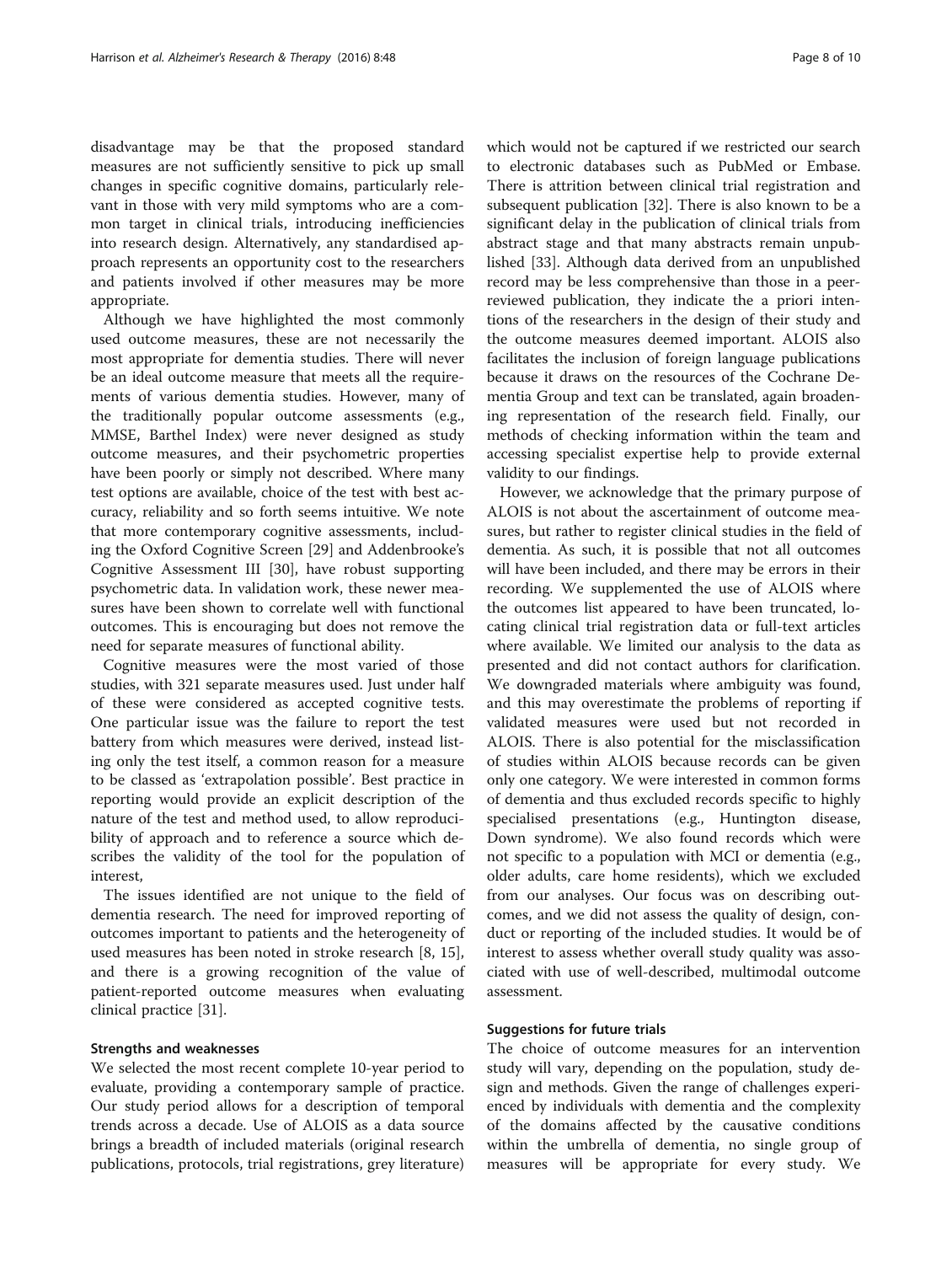<span id="page-8-0"></span>advocate greater use of outcome measures which capture the effect of the intervention on the lived experience of the individual with dementia or MCI. Trialists should ensure outcome measures, including test batteries, are fully described and make greater use of validated, standardised measures. We encourage researchers to describe not only which tests were used, with supporting references, but also how these tests were employed in practice. It is also vital that, for any outcome instrument, we understand the feasibility of use, reliability and other test properties so that results can be more readily applied to clinical practice. Reporting guidance, such as the Consolidated Standards of Reporting Trials (CONSORT) statement [\[34](#page-9-0)], has a key role in ensuring that researchers are explicit in describing reproducible methods and using validated assessment.

## Conclusions

In this review, we sought to quantify the breadth of reporting of outcome measures in dementia research. Having identified the dominance of cognitive measures and lack of use of measure of ADL performance, these issues require urgent attention. We also identified problems of unclear reporting and heterogeneity of measures, which increase the potential for research waste. These require a more standardised approach to be adopted within the field which has greater potential for patient benefit as results can be harmonised and compared.

## Additional file

[Additional file 1:](dx.doi.org/10.1186/s13195-016-0216-8) Full list of outcome measures reported. Tables including all outcome measures reported in each of the categories: cognitive, functional/ADL, quality of life, mood, behaviour and global. (DOCX 37 kb)

#### Abbreviations

ADCS-ADL: Alzheimer's Disease Cooperative Study Activities of Daily Living Inventory; ADL: Activities of daily living; BEHAVE-AD: Behavioral Pathology in Alzheimer's Disease; CDCIG: Cochrane Dementia and Cognitive Improvement Group; CMAI: Cohen-Mansfield Agitation Inventory; CONSORT: Consolidated Standards of Reporting Trials; DEMQOL: Dementia Quality of Life measure; EQ-5D: EuroQol questionnaire; FDA: U.S. Food and Drug Administration; ICHOM: International Consortium for Health Outcomes Measurement; MCI: Mild cognitive impairment; MMSE: Mini Mental State Examination; NCT: National clinical trial; NPI: Neuropsychiatric Inventory; PRISMA: Preferred Reporting Items for Systematic Reviews and Meta-Analyses; QOL-AD: Quality of Life in Alzheimer's Disease

## Acknowledgements

Not applicable.

#### Funding

JKH is supported by a clinical research fellowship from Alzheimer Scotland and The University of Edinburgh Centre for Cognitive Ageing and Cognitive Epidemiology, part of the cross-council Lifelong Health and Wellbeing Initiative (MR/L501530/1). Funding from the Biotechnology and Biological Sciences Research Council (BBSRC) and Medical Research Council (MRC) is gratefully acknowledged. The funders played no part in the design, analysis or conduct of this study. ND is supported by a Stroke Association/Wolfson Foundation

Lectureship. The funders played no part in the design, analysis or conduct of this study. TJQ is supported by a joint Stroke Association/Chief Scientist Office Senior Clinical Lectureship. The funders played no part in the design, analysis or conduct of this study.

#### Availability of data and materials

Not applicable.

#### Authors' contributions

JKH developed the idea for the study with TJQ, designed the protocol, and conducted the data collection and analyses, produced an initial draft of the manuscript and co-ordinated the revisions. AHNS assisted in developing the study design, provided support in understanding the structure and design of ALOIS, and contributed to the data analysis and drafting of the manuscript. ND provided support in evaluating cognitive assessments and contributed to the analysis and interpretation of the results as well as the drafting and revision of the manuscript. ELR provided support in evaluating journal classifications and contributed to the analysis and interpretation of the results as well as the drafting and revision of the manuscript. TJQ conceived the idea for the study and developed this with JKH, assisted in developing the protocol, acted as the second reviewer for exclusions, and assisted with the analysis and interpretation of the results as well as the drafting and revision of the manuscript. All authors read and approved the final manuscript.

#### Competing interests

AHNS is the trials search coordinator for the Cochrane Dementia and Cognitive Improvement Group and the creator and manager of ALOIS. ELR is a member of the ICHOM Dementia Group. There are no other financial or non-financial competing interests to declare.

#### Consent for publication

Not applicable.

#### Ethics approval and consent to participate Not applicable.

#### Author details

<sup>1</sup> Alzheimer Scotland Dementia Research Centre, University of Edinburgh, c/c Room S1642, Geriatric Medicine, Royal Infirmary of Edinburgh, 51 Little France Crescent, Edinburgh EH16 4SB, UK. <sup>2</sup>Centre for Cognitive Ageing and Cognitive Epidemiology, University of Edinburgh, Edinburgh, UK. <sup>3</sup>Cochrane Dementia and Cognitive Improvement Group, University of Oxford, Oxford, UK. <sup>4</sup> Department of Experimental Psychology, University of Oxford, Oxford, UK. <sup>5</sup> School of Applied Social Sciences, University of Stirling, Stirling, UK. <sup>6</sup> Institute of Cardiovascular and Modical Sciences, University of Glasgow <sup>6</sup>Institute of Cardiovascular and Medical Sciences, University of Glasgow, Glasgow, UK.

#### Received: 18 August 2016 Accepted: 14 October 2016 Published online: 21 November 2016

#### References

- 1. Hobart J, Cano S, Zajicek J, Thompson A. Rating scales as outcome measures for clinical trials in neurology: problems, solutions, and recommendations. Lancet Neurol. 2007;6:1904–105.
- Naik M, Nygaard H. Diagnosing dementia ICD-10 not so bad after all: a comparison between dementia criteria according to DSM-IV and ICD-10. Int J Geriatr Psychiatry. 2008;23:279-82.
- 3. Wancata J, Börjesson-Hanson A, Ostling S, Sjögren K, Skoog I. Diagnostic criteria influence dementia prevalence. Am J Geriatr Psychiatry. 2007;15:1034–45.
- 4. American Psychiatric Association. Diagnostic and statistical manual of mental disorders. 4th ed. Washington, DC: American Psychiatric Press; 1994.
- 5. Noel-Storr A, Flicker L, Ritchie C, Nguyen G, Gupta T, Wood P, et al. Systematic review of the body of evidence for the use of biomarkers in the diagnosis of dementia. Alzheimers Dement. 2013;9:e96–105.
- 6. Svensson S, Menkes D, Lexchin J. Surrogate outcomes in clinical trials: a cautionary tale. JAMA Intern Med. 2013;173:611–2.
- 7. Bossers W, van der Woude L, Boersma F, Scherder E, van Heuvelen M. Recommended measures for the assessment of cognitive and physical performance in older patients with dementia: a systematic review. Dement Geriatr Cogn Disord Extra. 2012;2:589–609.